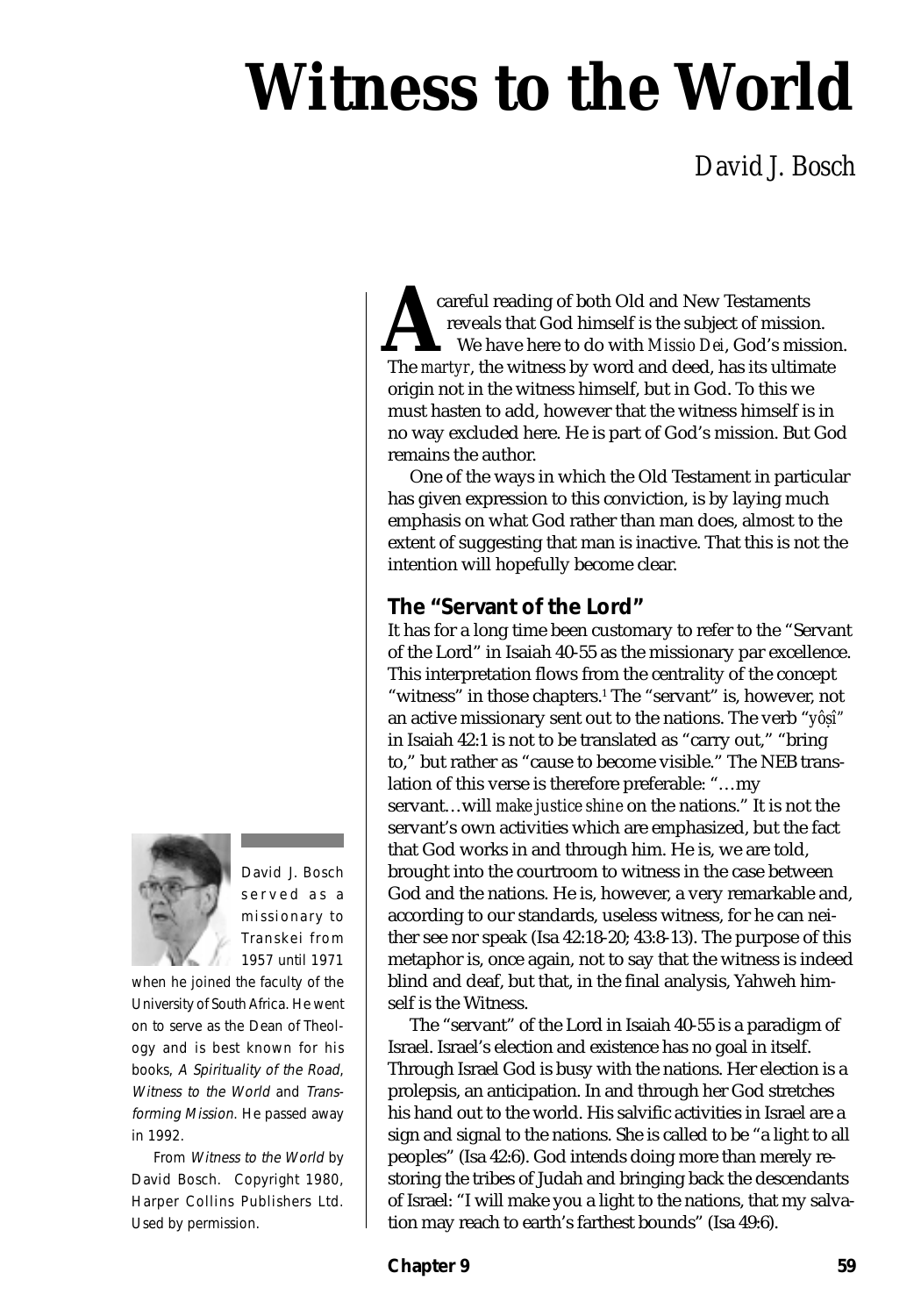For many years it has been customary to argue that the Old Testament views mission centripetally—the nations coming towards Israel—whereas the New Testament understanding of mission is centrifugal—from the center, Israel or the Church, missionaries move outward, into the world. It is undoubtedly true that the Old Testament views mission predominantly in centripetal categories. This is however not exclusively so. The metaphor of light in Isaiah 42:6, 49:6 and elsewhere, is particularly appropriate to give expression to both a centripetal and a centrifugal movement. A light shining in the darkness draws, people towards it, centripetally, yet at the same time it goes outward, crossing frontiers, allowing, in the words of Isaiah 49:6, God's salvation to reach "to earth's farthest bounds."

In the Old Testament Israel's missionary significance lies, however, predominantly within the framework of centripetal categories. This explains the centrality of Jerusalem or Zion in the Old Testament's universalistic passages. The centripetal category is employed to give expression to the conviction that God, not Israel, is the author of mission.

Zechariah 8 gives classical expression to this. It is Yahweh who, after the exile, gathers his scattered people from the nations (vv. 7-8) and instructs them (vv. 9-19). The nations observe this and spontaneously express the desire also to go to Jerusalem. As many as ten men "from nations of every language" will pluck the robe of a Jew and say: "We will go with you because we have heard that God is with you" (v. 23). It is not Israel's faith, example and witness that act as a magnet here; it is God's faithfulness to Israel that causes the nations to come. And yet, not for a single moment does this suggest that Israel's faith, example and witness are dispensable. Far from it. Once again, therefore, Israel herself is fully involved in God's mission to the nations. She was a pagan whom God elected to salvation; but she retains her new and special position as "non-pagan" only in so far as she accepts and lives up to her responsibility in the world. Primarily this means remaining true to Yahweh; but then this implies remain-

## **Two Forces** *Jonathan Lewis*

In the fulfillment of Israel's obligation, two forces were at work. The first of these was an attractive force, symbolized first by the tabernacle and then by the temple in Jerusalem. These buildings were the places where God's name dwelt. They were holy places, the heart of Israel's religious ceremony and practice. Yet they were not intended just to serve Israel. When Solomon dedicated the temple, it was clear to him that the temple had a wider purpose.

The Bible records several other foreigners who were attracted to Israel because of the evidence of God's blessing, including Ruth, a Moabite woman, and Naaman the Syrian. Hundreds of other unrecorded accounts are evidenced by the fact that on the day of Pentecost there were devout men from "every nation under heaven" (Acts 2:5) staying in Jerusalem. God's plan to reach the nations, however, include much more than a passive attraction.

A second force in operation was an active, expansive force which operated to send God's message beyond the borders of Israel. Some examples of Israelites who were used to proclaim God's message to other nations include captives such as Joseph and exiles such a Daniel and Esther. Or consider the prophet Jonah, who was commanded to preach repentance to Nineveh. Jeremiah was appointed as a "prophet to the nations," and it is speculated that he or other messengers may have traveled widely in delivering his many oracles. Nor did God use only the great in this role of bearing His message. It was a little Israelite slave girl who announced His healing

Jonathan Lewis (Ph.D.) is Director of the Intercultural Ministry Centre (AIMC) of the Associated Canadian Theological Schools (ACTS). He also serves as Associate Director of the WEF Missions Commission and edits Training for Cross-Cultural Ministries. Born in Argentina, he has worked in the establishment of missionary training centers in Latin America. He is the editor of two published missions courses available in several languages. From World Mission, Second Edition, edited by Jonathan Lewis, 1994. Used by permission of William Carey Library, Pasadena, CA.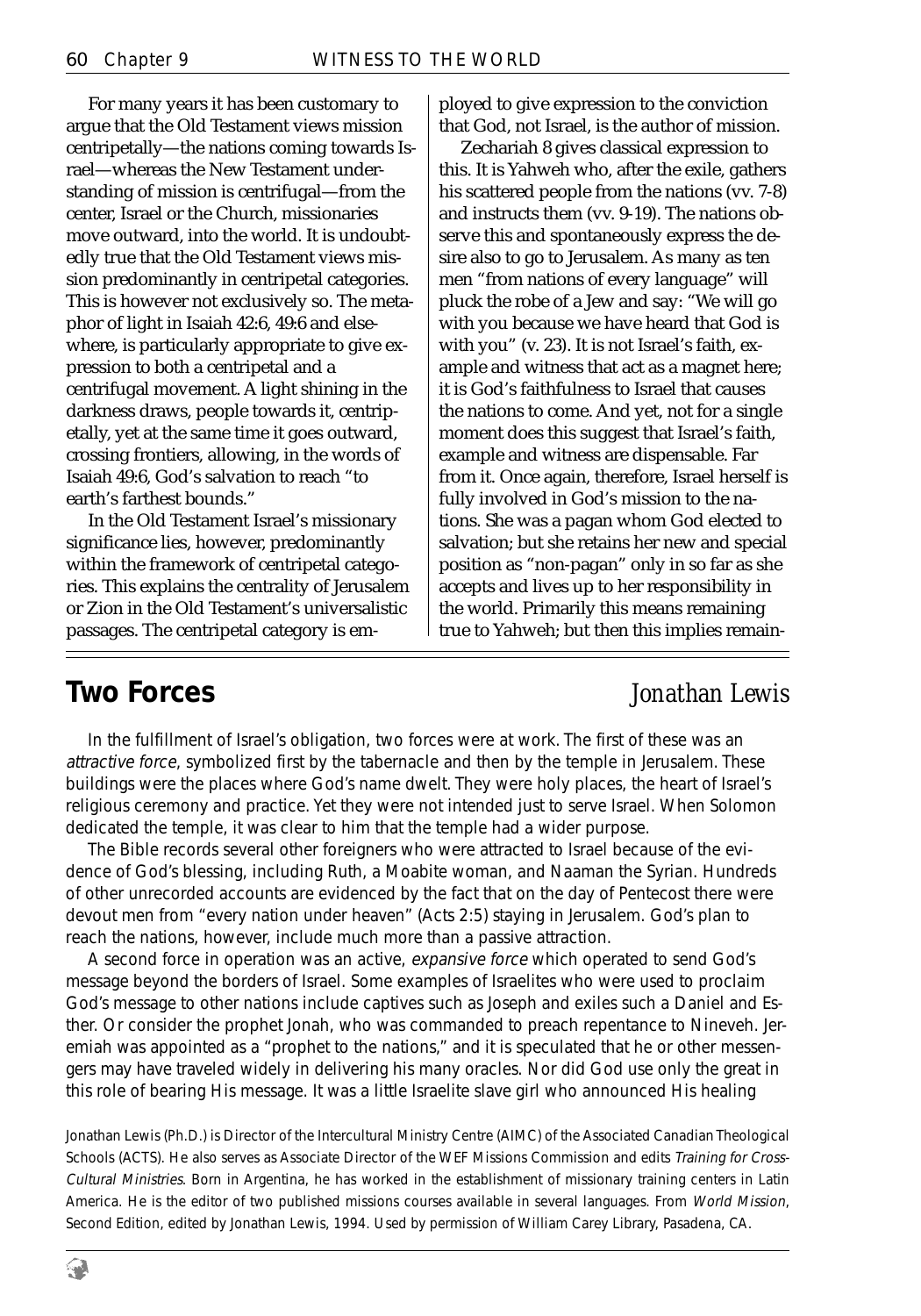ing true to the world, in letting her light shine forth, in being an example to the world, indeed, in witnessing by word and deed.

#### **God and Man as Competitors?**

It would, however, be wrong to find the real difference between Old and New Testaments in the centripetal—centrifugal distinction. At least three observations can be made to establish that that distinction is a relative one.

*First*, the centripetal missionary dimension is by no means confined to the Old Testament but characteristic of the New Testament also. Astrologers came from the East to Jerusalem to look for the Savior of the world (Matt 2). Simeon refers to the deliverance which God has prepared "in full view of all the nations: a light that will be a revelation to the heathen…" (Luke 2:31-32). Quoting Isaiah 56:7, Jesus referred to the temple as "a house of prayer for all the nations" (Mark 11:17). The cleansing of the temple moreover suggests that the restoration of Israel should precede the pilgrimage of the nations to Jerusalem. The Roman army officer coming to Jesus

(Matt 8:5) and the Greeks traveling to Jerusalem to see Jesus (John 12:20) give expression to the same idea: Salvation is to be found in Israel and the nations who wish to partake of it, should go there. After all, "it is from the Jews that salvation comes" (John 4:22). The world's salvation can be consummated at one place only—in Jerusalem; this explains the prominence of this city in all four gospels, especially that of Luke (the non-Jew!).

*Secondly*, we have to point out that the centripetal-centrifugal distinction may easily lead to "true" mission being understood as only centrifugal, as this suggests the crossing of geographical boundaries and proclamation to pagans by word of mouth. We have, however, argued both that the crossing of geographical boundaries constitutes one element only of what the Bible understands by "mission," and also that mission is more than oral preaching to pagans.

*Thirdly*, there is a tendency to understand mission in the Old Testament as entirely and exclusively "God's work." This implies that New Testament centrifugal mission, in

power to Naaman, the mighty but leprous captain of the Syrian army.

Some might argue that these cases are exceptions and would point out that many of these people were captives or otherwise ministered against their wills. However, volunteerism has never been the deciding factor in furthering God's mission. God will use His people to spread His message, whether they are willing agents or not. Israel's tragic history would have been considerably different if she had been a willing instrument of God's redemptive plan. She was not. God used captivity and exile both to judge Israel's disobedience and to extend her witness beyond her borders.

These two dynamic forces are also present today. On a global scale, many are attracted to "Christian" nations because of the evidence of God's blessing through material wealth and stability. In communities, congregations where God's power and grace are evident also draw people. On a personal level, godly character attracts those who want to possess those same



An Attractive Force "Come to the Blessing"



An Expansive Force "Go to the Nations"

qualities. Yet the gospel will not be spread to all nations simply through passive attraction. There are too many social, cultural, and geographic barriers that need to be crossed for this to happen. God's people must be willing to go to the nations with the good news if they hope to fulfill their covenant obligations.

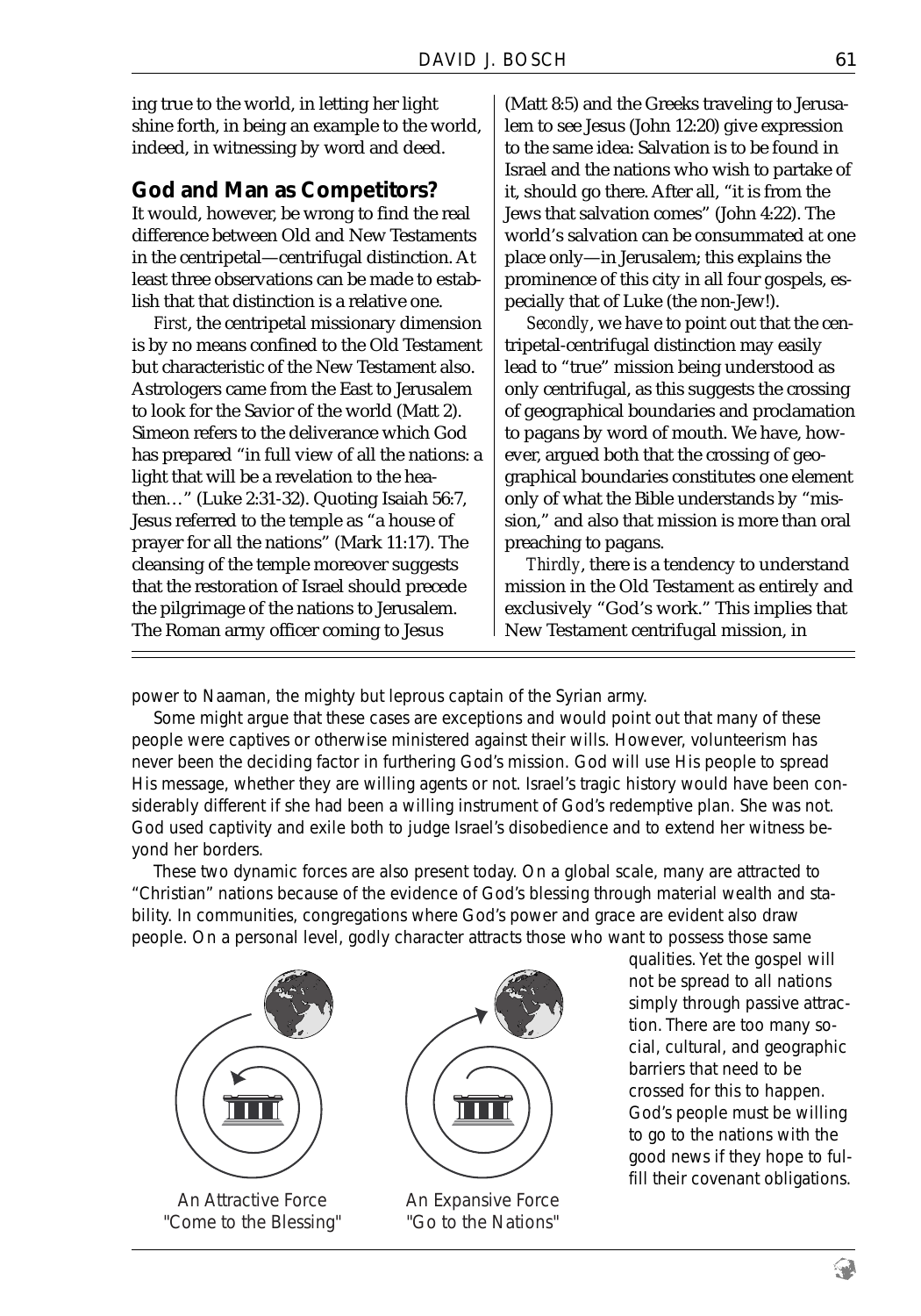which man is ostensibly more actively involved, might then be labeled "man's work." With this, however, we enter a very slippery area where God's activity excludes man's and vice versa. Then God and man become competitors.

Some of Jesus' contemporaries indeed believed that God's work, by definition, excluded any human involvement.

We want to put it, categorically, however, that this is a false conception that cannot but be detrimental to the Church. The Bible speaks with a disarming candor here. The disciples are seed (Matt 13:38) and at the same time laborers bringing in the harvest (Matt 9:37-38); they are members of the flock (Matt 10:16; Luke 12:32; John 10:1-16) but also shepherds (Matt 10:6; John 21:15-7); they are in need of absolution (Matt 18:23-27) but can also give absolution to others (Matt 16:19; 18:18; John 20:23). God has revealed to them the "secrets of the Kingdom" (Matt 13:11), yet they have to seek the Kingdom (Matt 5:20; 6:33; Luke 13:24). They are God's children (Matt 17:26), yet have to become that by loving their enemies (Matt 5:44-45). They have received eternal life (John 3:16-17; 11:25-26) yet still have to go through the gate that leads to life (Matt 7:14). Because they have done what Jesus expected of the rich young ruler, they are "perfect" (Matt 19:21; cf. Mark 10:28), yet have to keep watch and pray so that they will not fall into temptation (Matt 26:41). The believers must work out their own salvation in fear and trembling, for(!) it is God who works in them (Phil 2:12-13). Therefore Paul can, quite unselfconsciously, call them "God's fellow-workers" (1 Cor 3:9). The key to these apparently complete paradoxes lies in the New Testament expression "in Christ:" "By God's grace I am what I am, nor has his grace been given to me in vain; on the contrary, in my labors I have outdone them all—not I, indeed, but the grace of God working with me" (1 Cor 15:10).

If, however, we regard God and man as competitors and put God's work over against man's, we soon land ourselves in one of two untenable positions. If we emphasize only the one side, our faith adopts the blind, unbending characteristics of fate; if we emphasize only the other side, we become fanatics and arrogant Zealots.

There is, as the examples quoted from Scripture indicate, a creative tension between God's work and man's, and any attempt to explain it by means of a balanced formula or to codify it precisely in a dogma, risks destroying its tender mystery. To recognize this is of the utmost importance for the biblical foundation of mission.

#### **In Christ**

Many scholars have underlined the remarkable fact that the so-called "Great Commission" (Matt 28:18-20 and parallels) seems to play no role in the New Testament Church herself, because it is never repeated nor referred to. Two reasons may perhaps be suggested to explain this silence. First, the Great Commission is not a commission in the ordinary sense of the word. It is, rather, a creative statement in the manner of Genesis 1:3 and elsewhere: "Let there be…." Or, as Newbigin puts it, with reference to Acts 1:8: "The word, 'You shall be my witnesses,' is not a command to be obeyed but a promise to be trusted."2 It was a promise, however, that could only be perceived in the act of obeying, as Peter discovered when he visited Cornelius and said in amazement: "I now see how true it is that God has no favorites…" (Acts 10:34). Paul referred to it as a "mystery," a "secret" only now revealed to him in the act of preaching the gospel to all people, "that through the gospel the Gentiles are joint heirs with the Jews, part of the same body, sharers together in the promise made in Christ Jesus" (Eph 3:6).

A second reason for the silence about the Great Commission in the early church lies in the fact that a mission to the Gentiles was never at issue in the early church—despite the views of scholars such as Ferdinand Hahn, Ernst Käsemann, and others. Heinrich Kasting has convincingly refuted their arguments and shown that the Gentile mission was never a point of controversy in the early church. Opinions differed only on the way in which Gentiles were to be brought into the church, especially on the question of circumcision.3 In these circumstances a reference to a "missionary command" would have been irrelevant.

Both these considerations demonstrate that mission in the New Testament is more

9